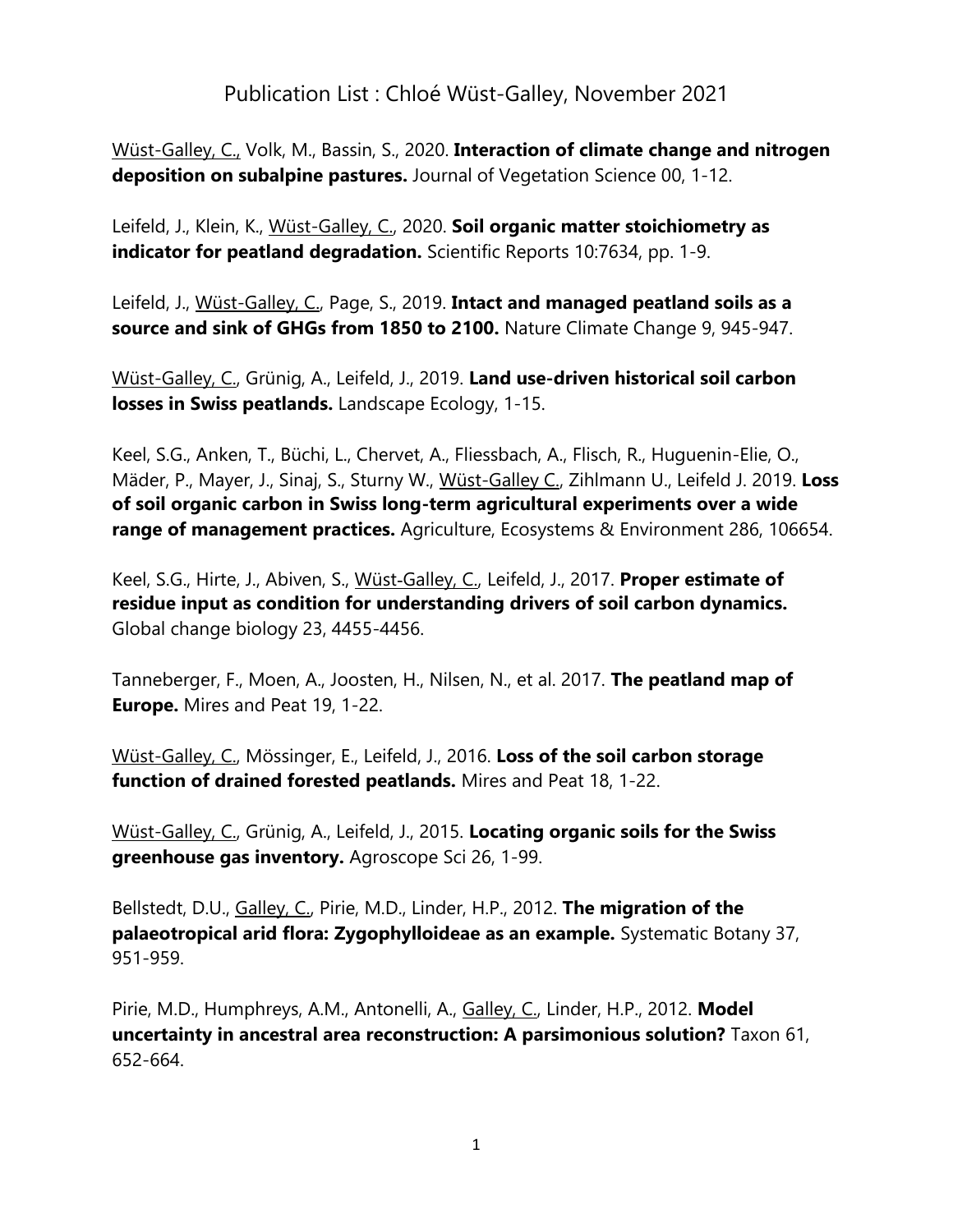Warren, B.H., Bakker, F.T., Bellstedt, D.U., Bytebier, B., Claßen-Bockhoff, R., Dreyer, L.L., Edwards, D., Forest, F., Galley, C., Hardy, C.R., 2011. **Consistent phenological shifts in the making of a biodiversity hotspot: the Cape flora.** BMC evolutionary biology 11, 39.

Linder, H.P., Baeza, M., Barker, N.P., Galley, C., Humphreys, A.M., Lloyd, K.M., Orlovich, D.A., Pirie, M.D., Simon, B.K., Walsh, N., 2010. **A generic classification of the Danthonioideae (Poaceae).** Annals of the Missouri Botanical Garden 97, 306-364.

Galley, C., Linder, H., Zimmermann, N., 2009. **Pentaschistis (Poaceae) diversity in the Cape mediterranean region: habitat heterogeneity and climate stability.** Global Ecology and Biogeography 18, 586-595.

Verboom, G.A., Archibald, J.K., Bakker, F.T., Bellstedt, D.U., Conrad, F., Dreyer, L.L., Forest, F., Galley, C., Goldblatt, P., Henning, J.F., 2009. **Origin and diversification of the Greater Cape flora: ancient species repository, hot-bed of recent radiation, or both?** Molecular Phylogenetics and Evolution 51, 44-53.

Bellstedt, D., Van Zyl, L., Marais, E., Bytebier, B., De Villiers, C., Dreyer, L., Galley, C., Pirie, M., Linder, H., 2008. **A molecular phylogeny reveals evidence of rapid and recent radiation in Cape and Australian members of the genus <b>Zygophyllum**. South African Journal of Botany 2, 361.

Pirie, M.D., Humphreys, A.M., Galley, C., Barker, N.P., Verboom, G.A., Orlovich, D., Draffin, S.J., Lloyd, K., Baeza, C.M., Negritto, M., 2008. **A novel supermatrix approach improves resolution of phylogenetic relationships in a comprehensive sample of danthonioid grasses.** Molecular Phylogenetics and Evolution 48, 1106-1119.

Galley, C.A., 2007. **Macro-evolutionary and macro-ecological studies on the Cape flora, with focus on the Pentaschistis clade (Poaceae).** PhD Thesis. Mathematischnaturwissenschaftliche Fakultät. University of Zurich, Switzerland.

Barker, N., Galley, C., Verboom, G., Mafa, P., Gilbert, M., Linder, H., 2007. **The phylogeny of the austral grass subfamily Danthonioideae: evidence from multiple data sets.**  Plant Systematics and Evolution 264, 135-156.

Galley, C., Linder, H.P., 2007. **The phylogeny of the Pentaschistis clade (Danthonioideae, Poaceae) based on chloroplast DNA, and the evolution and loss of complex characters.** Evolution: International Journal of Organic Evolution 61, 864- 884.